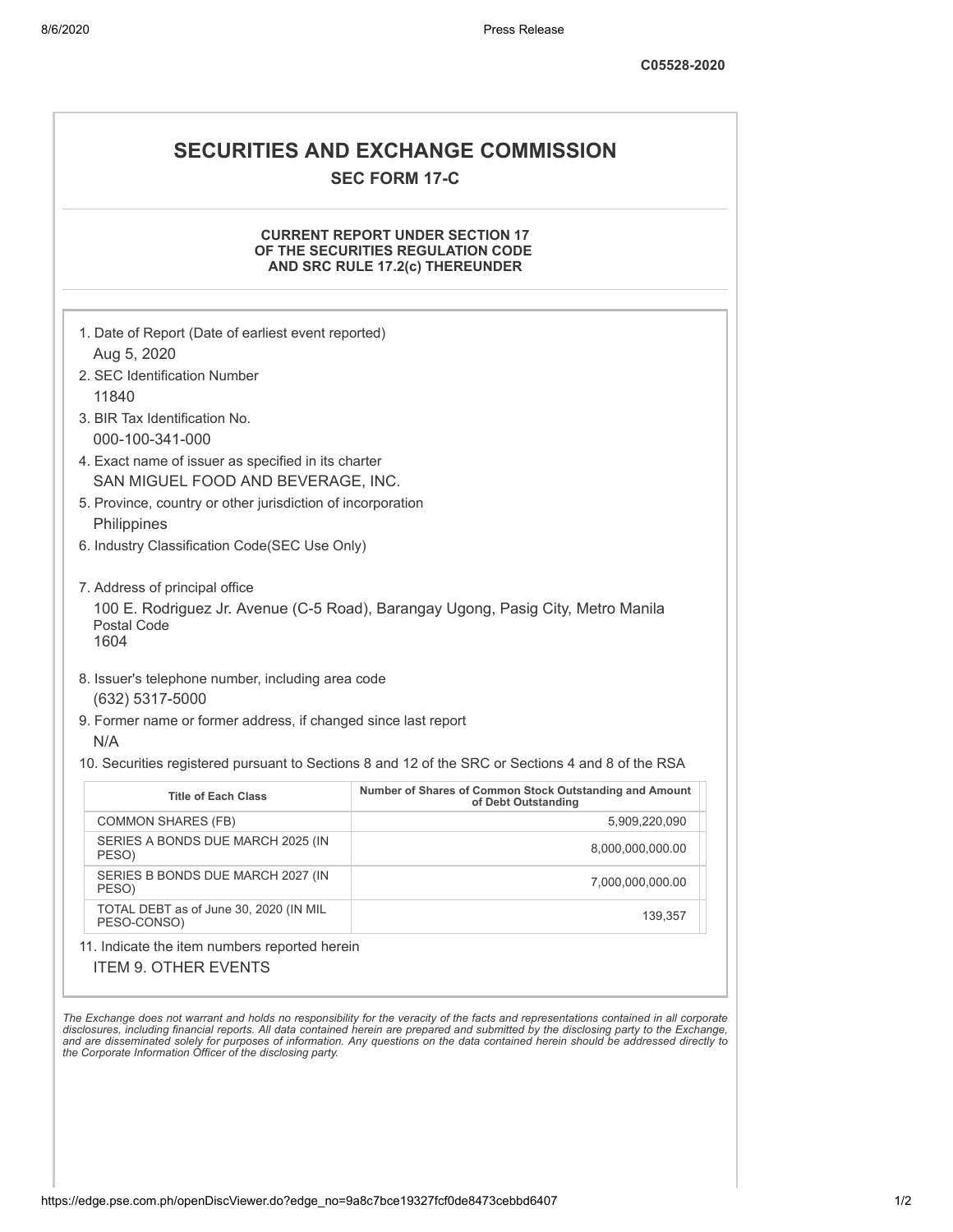8/6/2020 Press Release

| <b>SAN MIGUEL</b><br>FOOD AND BEVERAGE, INC.                                                                                              |  |  |
|-------------------------------------------------------------------------------------------------------------------------------------------|--|--|
| San Miguel Food and Beverage, Inc.                                                                                                        |  |  |
| <b>FB</b>                                                                                                                                 |  |  |
| PSE Disclosure Form 4-31 - Press Release<br>References: SRC Rule 17 (SEC Form 17-C)<br><b>Section 4.4 of the Revised Disclosure Rules</b> |  |  |
| <b>Subject of the Disclosure</b>                                                                                                          |  |  |
| SMFB press release entitled "SMFB POSTS H1 REVENUES OF P122.82B, POISED FOR RECOVERY".                                                    |  |  |
| <b>Background/Description of the Disclosure</b>                                                                                           |  |  |
| Please see attached.                                                                                                                      |  |  |
| <b>Other Relevant Information</b>                                                                                                         |  |  |
| None.                                                                                                                                     |  |  |
|                                                                                                                                           |  |  |
| Filed on behalf by:                                                                                                                       |  |  |
| Alexandra Trillana<br>Name                                                                                                                |  |  |
| Corporate Secretary and Compliance Officer<br>Designation                                                                                 |  |  |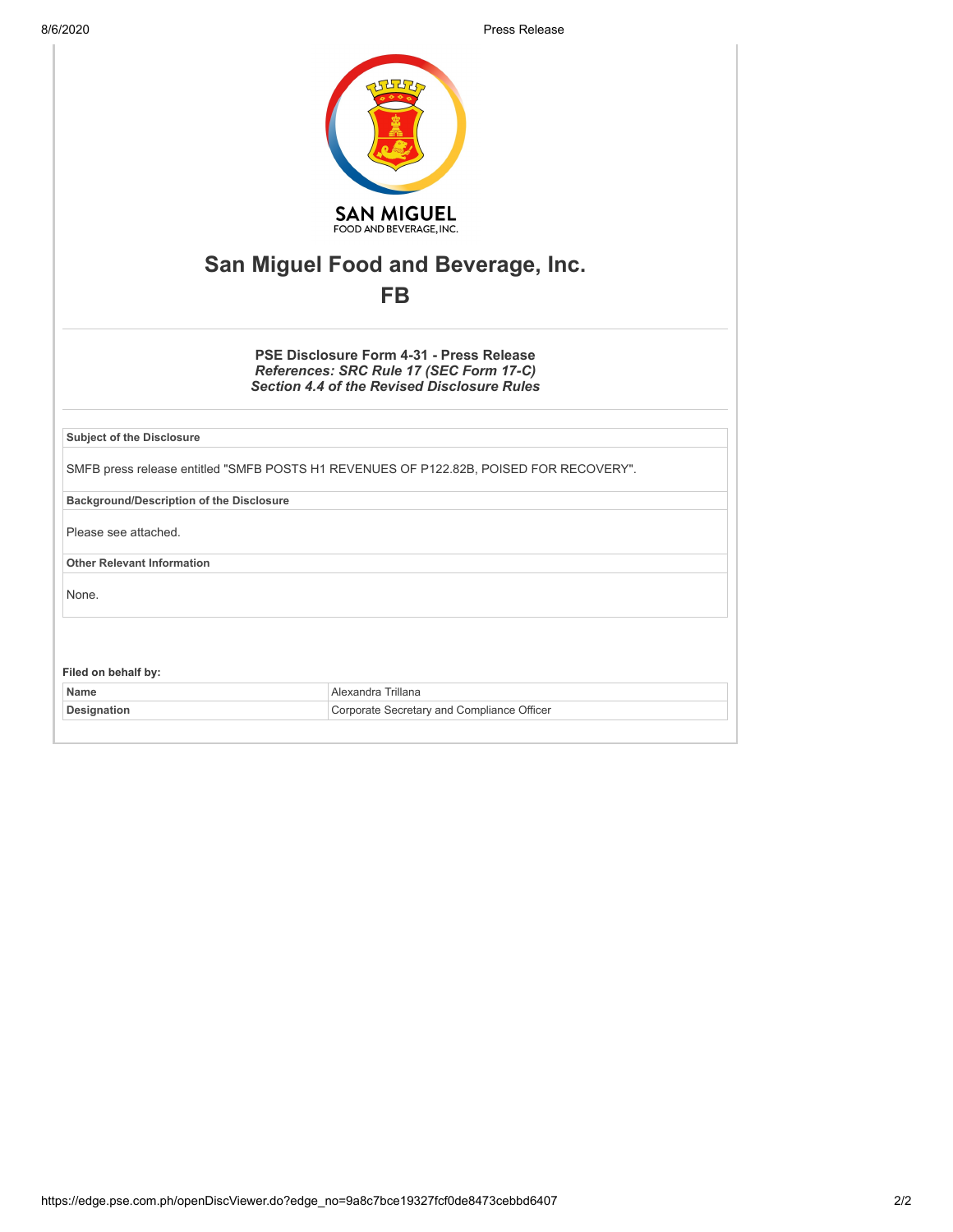## **SMFB POSTS H1 REVENUES OF P122.82B, POISED FOR RECOVERY**

San Miguel Food and Beverage, Inc. (SMFB) registered consolidated revenues of P122.82 billion for the first half of the year, 19% lower than the same period last year as the full impact of the COVID-19 pandemic weighed on its volume performance in the second quarter, especially for its Beer and Spirits divisions.

Consolidated EBITDA of P17.67 billion was P8.89 billion lower than last year, primarily driven by the Beer Division, which declined by P11.49 billion. This was, however, partly offset by the positive performance of the Food and Spirits Divisions. Consolidated operating income reached P11.36 billion while net income was at P7.34 billion.

The effect of the restrictions that accompanied the ECQ was most pronounced from mid-March to mid-May. During the period, liquor bans were imposed across key cities, there were closures of food service and retail establishments, as well as limitations on movement and delivery of goods to the trade due to checkpoints.

To counter trade limitations, the Food Division implemented non-traditional selling channels as early as the start of the ECQ to address the surge in consumer demand and to ensure food availability at the doorsteps of customers. These include the rollout of mobile stores, community reselling in barangays and villages, and the utilization of online ordering platforms and home deliveries.

As a result, San Miguel Foods (SMF) registered consolidated revenues of P65.18 billion in the first semester, tracking the same levels as last year, and P5.74 billion in EBITDA, 67% higher year-on-year. Consolidated operating income of SMF more than doubled to P2.24 billion versus the same period last year, while consolidated net income likewise more than doubled to P1.34 billion.

The Prepared and Packaged Food segment sustained its revenue growth of 17%, cushioning the impact of the ECQ on the Food division, as it benefitted from consumer stock piling and demand for essential packaged goods during the quarantine period.

As in-home dining became the norm, consumer demand for canned meats such as corned beef and SPAM, as well as refrigerated meats soared. Sales of dairy products, likewise, grew by double-digits. Over the same period, the Flour segment registered a slight growth in revenues, driven by the increased demand for breads by households and the resumption of operations of institutional customers.

For the Beer Division, San Miguel Brewery, Inc.'s (SMB) consolidated revenues amounted to P42.79 billion, 39% lower than the same period last year on lower domestic volumes as a result of the liquor bans implemented in mid-March, which